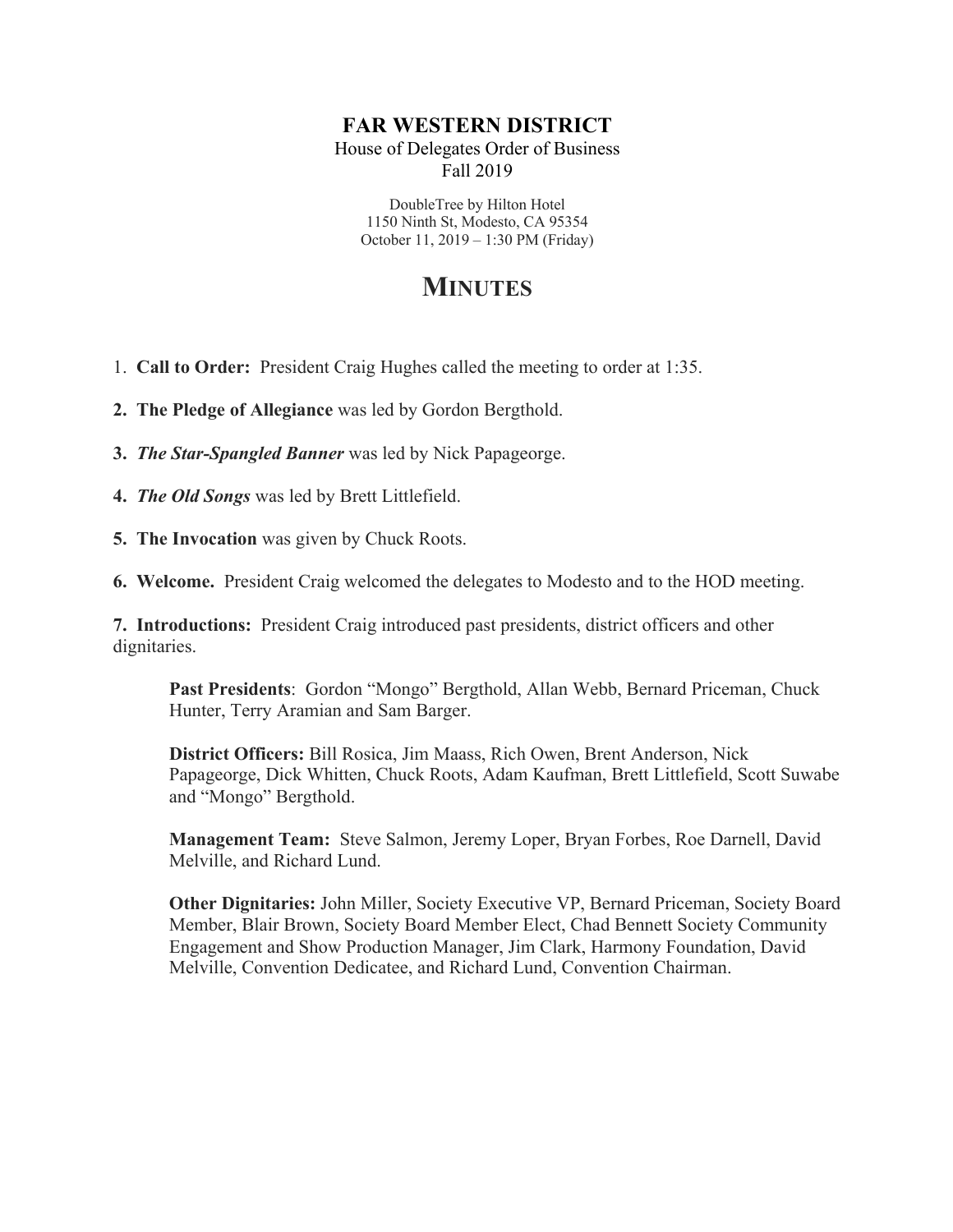**8. Roll Call**: Secretary Jim Maass called the roll of the chapters. The following were present.

| Aloha                     | Placerville              |
|---------------------------|--------------------------|
| Bakersfield               | Reno                     |
| <b>Brea</b>               | Rincon Beach             |
| California Delta          | <b>Salt River Valley</b> |
| Central Arizona           | San Diego                |
| Central California        | San Fernando Valley      |
| El Cajon                  | San Luis Obispo          |
| Freemont-Hayward          | Santa Cruz               |
| Fresno                    | Santa Fe Springs         |
| Greater Phoenix           | Santa Maria              |
| La Jolla                  | South Bay                |
| Las Vegas                 | Stockton                 |
| Mesa                      | <b>Sun Cities</b>        |
| Orange Quartet            | <b>Walnut Creek</b>      |
| Palo Alto - Mountain View | Westminster              |

Secretary Maass reported that a quorum was present.

**9. Memorial to Departed Members:** Secretary Jim Maass read the names as District Champions Capital Ring sang *Nearer My God to Thee*.

| Henry Nahass           | <b>Sun Cities</b>                                 |
|------------------------|---------------------------------------------------|
| Gary Brinkman          | Conejo Valley                                     |
| <b>Kenneth Potter</b>  | Folsom, Nevada Placer                             |
| <b>Robert Landes</b>   | Palomar Pacific                                   |
| William Redmon         | Hemet, Coachella Valley                           |
| <b>Everett Heer</b>    | <b>Sun Cities</b>                                 |
| Louis Tedesco          | Santa Fe Springs                                  |
| Robert Hornstein       | Palomar Pacific                                   |
| Woodrow Yoder          | San Francisco Bay Cities, Palo Alto-Mountain View |
| Kevin Price            | Santa Fe Springs                                  |
| Douglas Ward           | San Fernando Valley                               |
| H. David Taylor        | South Bay                                         |
| <b>Stephen Diamond</b> | South Orange County, Laguna Hills                 |
| William Helfrich       | Santa Maria, San Luis Obispo                      |
| <b>Robert Barry</b>    | Sacramento, South Orange County                   |
| Donald Levering        | Orange Quartet, Fullerton                         |
| Alan Ringer            | Coachella Valley                                  |
| Donald Kileen          | Bakersfield, Santa Fe Springs, Rincon Beach       |
| Earle Holt             | <b>Walnut Creek</b>                               |
| R. Devon Hansen        | Conejo Valley                                     |
| Gordon Limburg         | Frank Thorne                                      |
| Martin Judd            | Las Vegas                                         |
|                        |                                                   |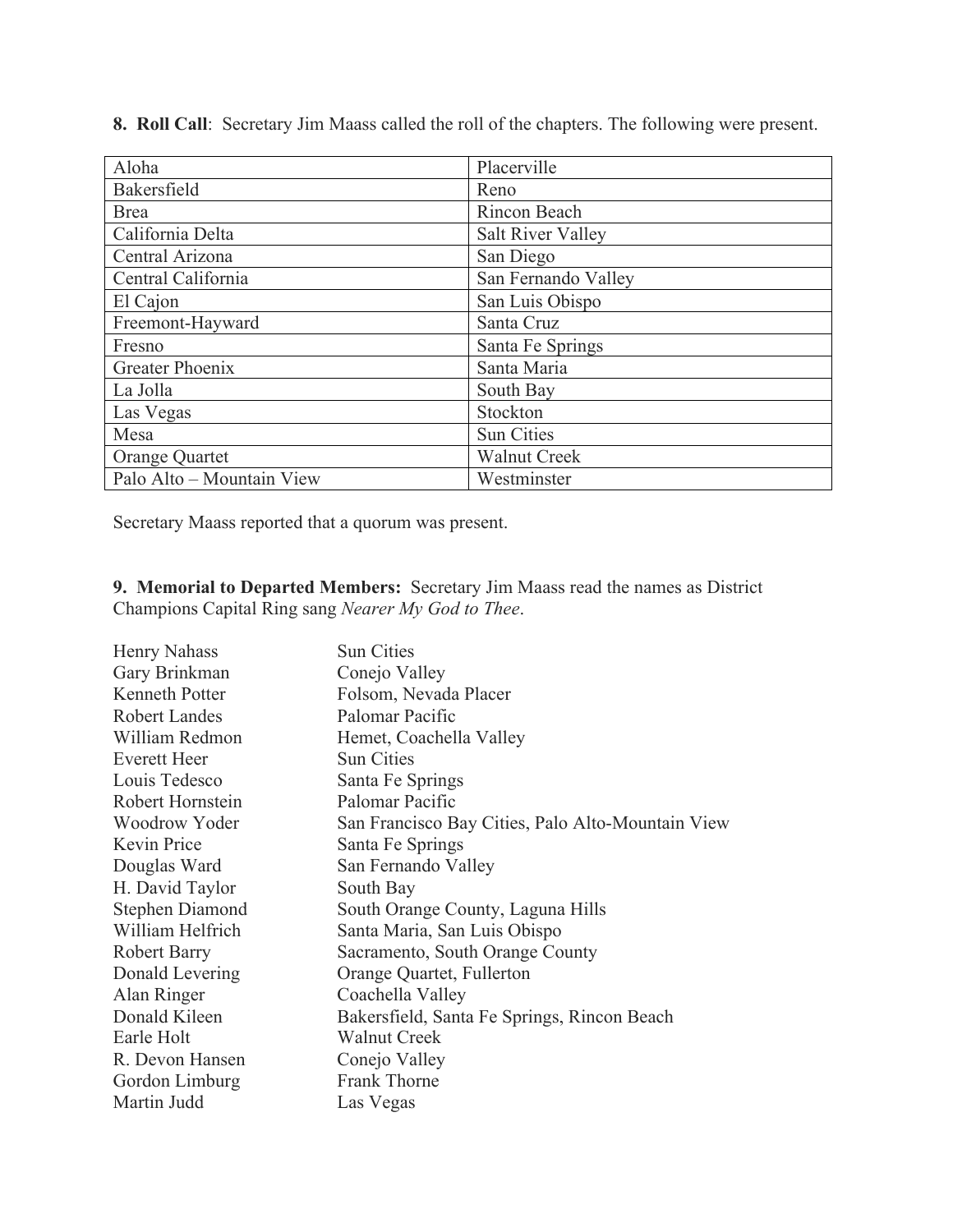| <b>Charles Rastatter</b> | Greater Phoenix                                                  |
|--------------------------|------------------------------------------------------------------|
| Raymond Kahler           | Greater Phoenix, Mesa, Central Arizona, Sun Cities               |
| Francis Donnelly         | Frank Thorne                                                     |
| Raymond Schultz          | Sacramento                                                       |
| William Scofield         | Palomar Pacific                                                  |
| Jim Laverty              | Frank Thorne                                                     |
| Michael Werner           | Fullerton, Santa Fe Springs, South Orange County, Orange Quartet |
| Denis Van Dam            | Monterey Peninsula                                               |
| Ted Bradshaw             | <b>Western Continentals</b>                                      |

### **10. District Presidents Remarks.**

2019 has been an eventful and successful year. The quality of singing has never been better, and the variety speaks for itself. We have begun to expand our joy of harmony across male, female and mixed choruses and quartets. All will be on display this weekend. While this change has added chapters and increased the vitality of some of our existing chapters, we have also seen our men's chapters prosper. It is truly Everyone in Harmony.

Let's salute our International Champion Westminster Chorus. Their record setting performance in Salt Lake City was electric. You had to be there! And guess what? They will be here tomorrow night to rejoice with us on our Show of Champions. Their leaders contacted me the night of their victory to ask if it would be ok if they performed for the District in October. Wow. One of their first thoughts was of the District. That speaks volumes.

This is my last opportunity to address the House of Delegates as your President. The last few years have been quite a ride. Our District is a complex organization and then we expand with Everyone in Harmony and all the possibilities that brings and it can get overwhelming. I asked that we Keep Calm and Keep Singing and we did just that.

Thank you to all the Leaders at the Chapter and District level and our members. The openmindedness and willingness to embrace a new definition of Barbershop Harmony has made us a stronger District. I encourage you to do Barbershop your way and share with others.

**11. Approval of the Agenda.** Moved and seconded to approve the agenda as presented. All by aye voted. Approved.

**12. Approval of Minutes:** It was moved and seconded to approve the March 22, 2019 as presented. All aye. Approved.

**13. Receipt of HOD Reports.** It was moved, seconded and approve to accept the HOD reports.

#### **14. Additional Officer/Committee reports**.

**Youth in Harmony:** Steve Salmon

Steve discussed the Youth Harmony Camp coming up this October. The registration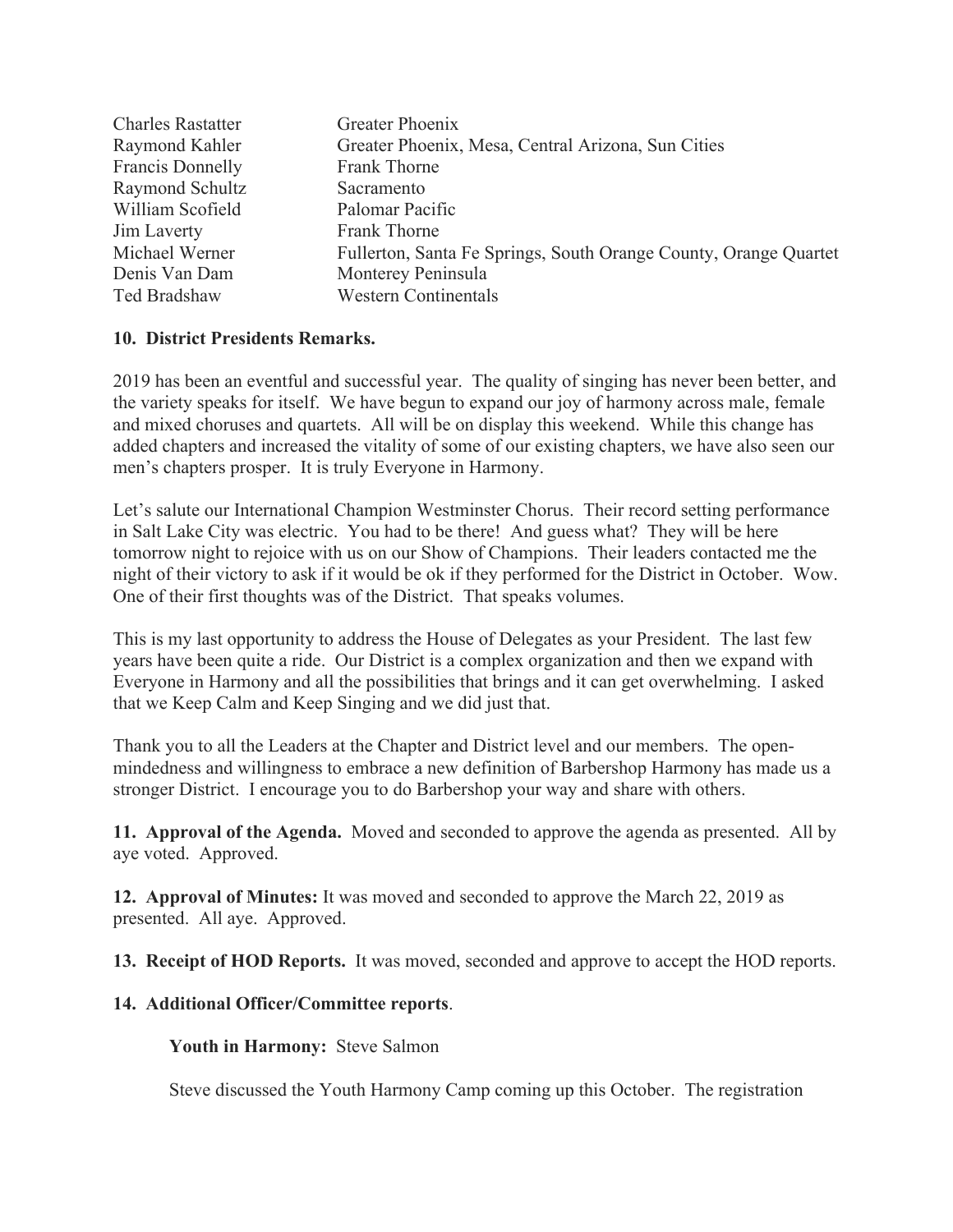each participant pays is about half the cost. Chapters and members from the district help make up the difference. All donations are encouraged.

High School Quartet Contest. He reported that it is expanding and moving to the divisional level this coming spring contest season. Each quartet will have the experience of competing and receiving an evaluation from a certified judge. There will be one champ from each division and the quartet with the highest score will be the HS District Quartet champ. There is no fee to participate. Any high school/middle school aged student is eligible from public, private, home schooling. Steve encouraged everyone to contact school music people to let them know about the contest. Quartets can be made up of any gender combination.

Bill Rosica announced that Steve will be leaving his position at the end of the year.

### **Financial Development:** Roe Darnel

Roe made a pitch for those contributing to Harmony Foundation….be sure to utilize Donor's Choice to designate up to 30% of your donation split between your chapter and district. He reported that the Lloyd Steinkamp endowment is at 100K. Note: there isn't an upper goal but it can start getting accessed at 200K

**Membership**: Bill Rosica recognized Jeremy Loper for the great job he is doing in membership.

#### **Events:** Bryan Forbes

Bryan listed the contests set for 2020. Northeast/west will be May 15-16 in Stockton. Spring Prelims and SoCal East/West will be March 19-22 in Ontario. (not yet under contract but a back up is in place… Garden Grove). Arizona will be April 17-18 in Mesa. The fall contest will be the cruise with Bakersfield as a backup if the cruise convention is cancelled. The 2021 Fall convention will be in Mesa, 2022 will be in Fresno…both are under contract. 2023 will be in Bakersfield which is not yet under contract. They are all cleared of conflicts.

Bryan also noted that the cycle for fall contests going forward will be three locations: Fresno, Bakersfield and Mesa.

Bryan also mentioned the photography at the contests. The District has been hiring a photographer for a fee but is no longer cost effective. Now the district is sending HD video to contestants and photos can be taken from the video. There was some discussion of placing competition videos on YouTube. There are copyright issues involved.

Donna Hisey gave a brief update on the cruise bookings. She said there are mostly "barbershop fans" booking cabins. We will need more competitors to sign up. Signup need to go through Donna, not Carnival Cruise Line for the FWD to get credit for the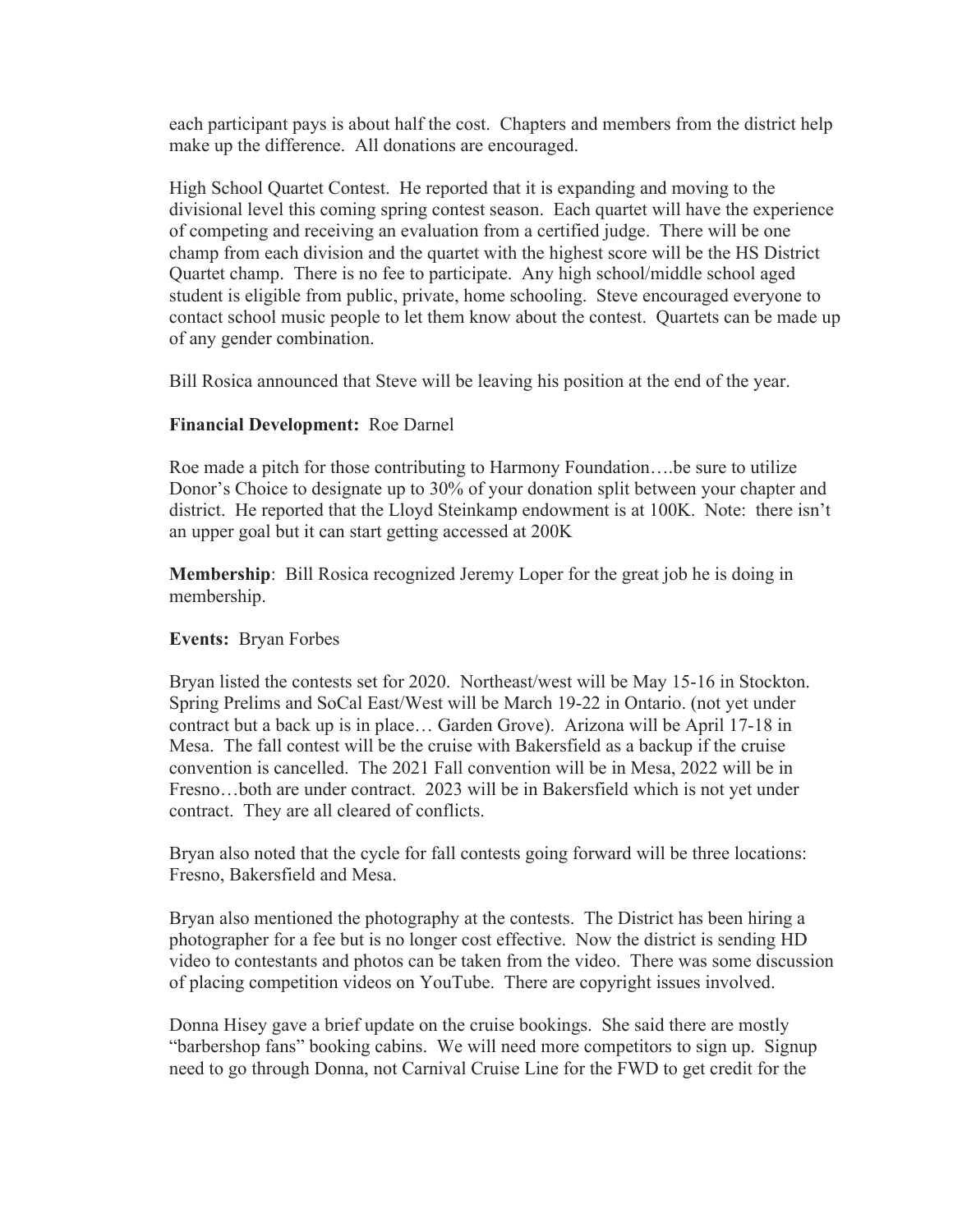block of cabins. January 15 is the deadline to determine if the Convention Cruise is a "go or no go."

## **15. Society Board Update:** Bernard Priceman

Bernard reported to the HOD regarding the structure of the BHS Board of Directors. Blair Brown is a new female addition to the board. He indicated that the board's responsibility is to set policy and governing. The operation of the Society is done by the staff. He outlined several things the board is doing including getting ready for the Cleveland International and EIH. There was some discussion on a variety of issues.

**16. Society Staff Update.** Chad Bennett, Society Community Engagement and Show Production Manager

Chad talked about the things happening on the new direction of the contests and asked for feedback. He pointed out a flyer recently mailed to all BHS members which showed that there are mixed and female groups and quartets registered with BHS but the overwhelming number is still all male. He also discussed several things going on at the society level as changes are taking place.

### **17. Harmony Foundation Update.** Jim Clark

Jim asked HOD delegates to go back to their chapters to encourage members to get feedback to the BHS board. It makes a difference. He also talked about Donor Choice program. While giving increased last year, there has been some decrease this year. He recognized John and Sharon Miller and their 50K match program during this contest season. He also discussed legacy giving.

#### **18. Old Business.**

President Craig said there is none to report.

#### **19. New Business.**

**Change to SOP.** The following change has been approved by the board. It also needs the HOD approval to take effect.

#### 8.3.2.1.2. HIGH SCHOOL CONTESTS

The FWD High School Quartet Contests shall be held during the Spring International Preliminary Division Quartet Contests weekend. The members of the High School quartet shall each be a currently enrolled junior high or high school student from any combination of high schools located within the boundaries of the Far Western District. Each competing high school quartet member plus one coach or chaperone for each quartet shall receive an all events registration for the **Spring Prelims** Contest at no charge, to encourage their exposure to a high level of barbershop quartet singing. Furthermore,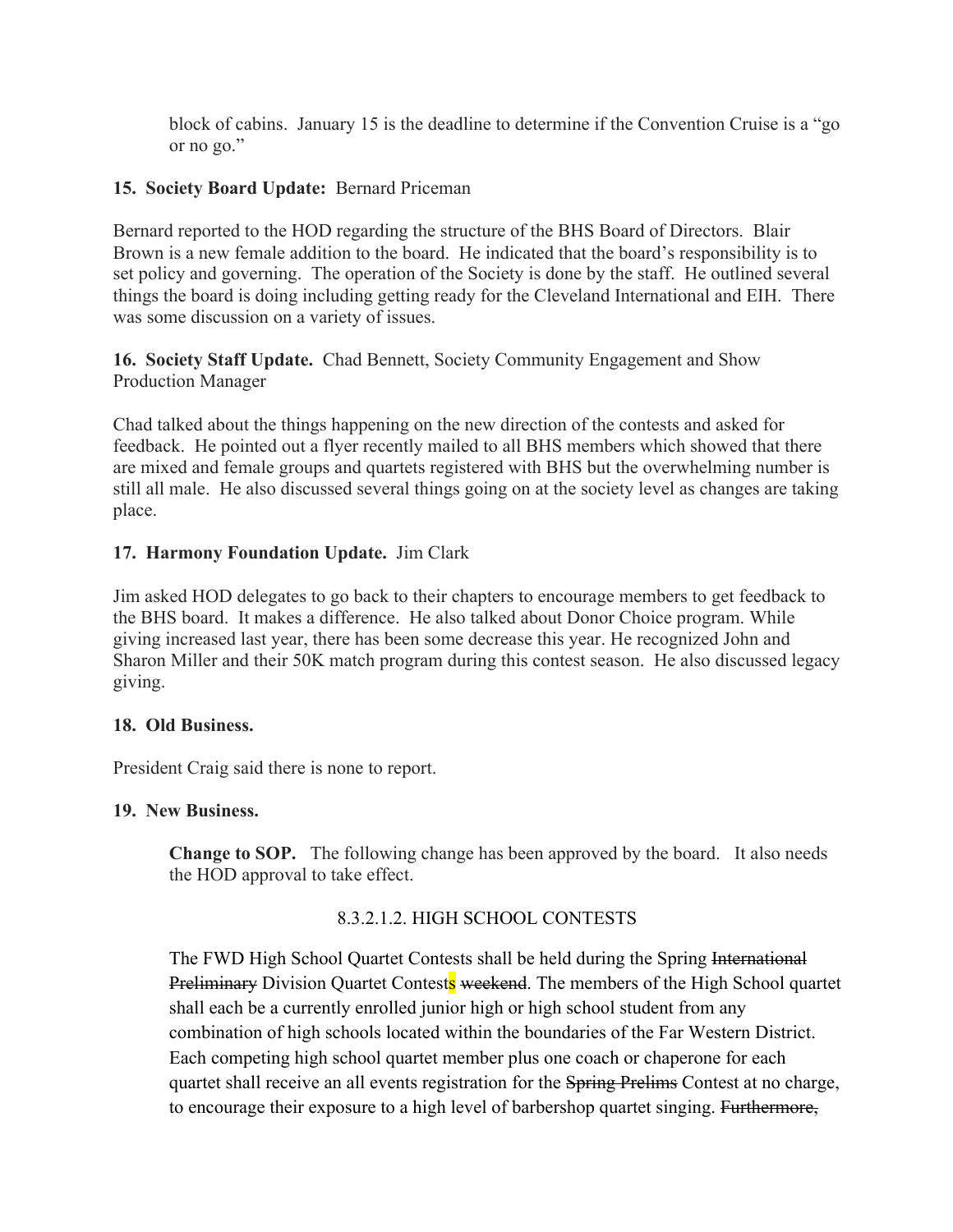admission to the high school quartet contest session shall be free and open to the general public, with open (nonassigned) seating. The High School Quartet Contest shall be administered under the auspices of the District Representative for Contest and Judging working with the District Chairman for Youth in Harmony. For this these contests, the procedures governing the operation, scoring, CA duties, evaluation and publication and announcement of results shall be identified in the District Spring Convention Division Contest Regulations. Champions for each Division will be awarded and the highest scoring Quartet after all Division Contests will be named the Far Western District High School Quartet Champion.

It was moved, seconded to approve the SOP change. All Aye. Approved.

#### **Approval of the 2020 FWD Budget.** Rich Owen.

Rich reported that the proposed budget is in balance with a small ending balance. It was moved, seconded to approve the budget. Motion passed.

#### **20. Board of Director Highlights.** Craig Hughes

President Craig gave a brief review of the board meeting held the day before. He reported that lots of governance issues were discussed. The current budget is in balance and we will finish 2019 in the black. He also mentioned the Memorandum of Understanding/Collaboration with the Society on three upcoming projects for this year: Directors' Guild. The Cruise. Youth Quartet Contest.

**21. Nomination Committee Report:** Gordon "Mongo" Bergthold. He listed to slate of officers.

> President – Bill Rosica EVP – Nick Papageorge Treasurer - Rich Owen Secretary - Jim Maass C&J – Brett Littlefield M&P – Rob Menaker IPP – Craig Hughes

#### **DVP's**

NorCal West – Dick Whitten NorCal East – Chuck Roots SoCal West – Brent Anderson SoCal East – Kyle Williamson Arizona--Adam Kaufman

#### **22. Election of Officers**